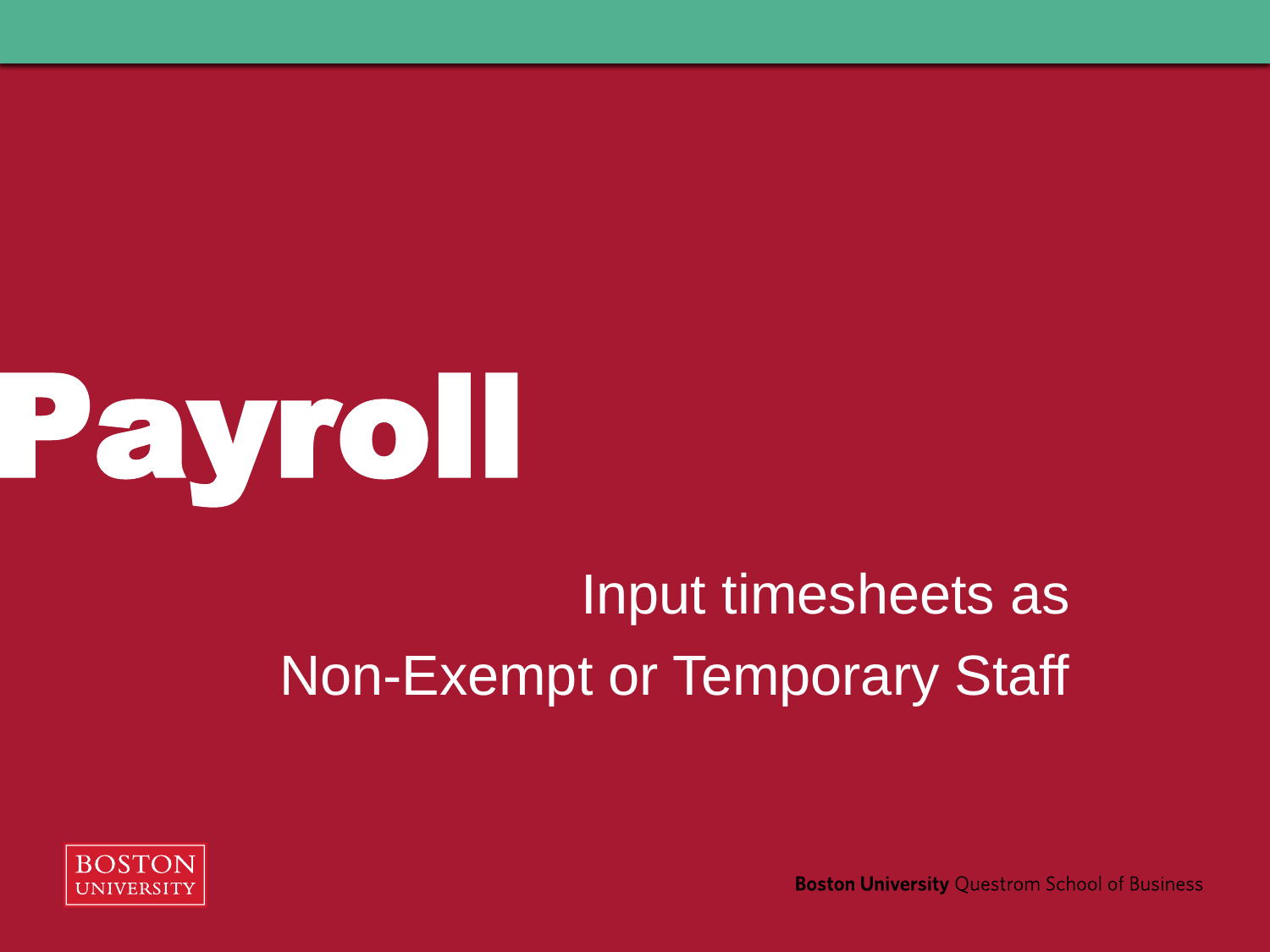### **https://ppo.buw.bu.edu**

- **Enter the BUworks portal using the link listed above.**
- **In Employee Self-Service and Time Services, select Record Working Time.**

| <b>BUworks Central</b>                                                                                                                                       |                                                                                                                                    |
|--------------------------------------------------------------------------------------------------------------------------------------------------------------|------------------------------------------------------------------------------------------------------------------------------------|
| Manager Self-Service<br><b>Employee Self-Service</b><br><b>ACCT XWalk</b><br>Finance<br>Home<br>Reporting<br><b>Overview</b>                                 | WebGUI<br>Worklist<br>Procurement                                                                                                  |
| <b>Employee Services</b>                                                                                                                                     |                                                                                                                                    |
| Homepage List of Services Search<br>▼                                                                                                                        |                                                                                                                                    |
| <b>Time Services</b>                                                                                                                                         | <b>Work Environment</b>                                                                                                            |
| Review your time balances and plan your time off. Weekly employees can record<br>working time.<br>Quick Links                                                | Display the University property assigned to you.<br><b>Travel Reimbursements</b>                                                   |
| <b>Record Working Time</b>                                                                                                                                   | Review the University's Travel Policy, apply for a Travel Credit Card, and manage Travel<br>and Expense Reimbursements via Concur. |
| <b>Benefits and Pay</b>                                                                                                                                      | <b>Campus Services</b>                                                                                                             |
| Display the plans in which you are currently enrolled and enroll in new benefit plans.<br>Display your salary statement and your direct deposit information. | Access non-BUworks self-service functions, such as enrollment for FitRec, Parking<br>Permits and Terrier Convenience Plan.         |
| <b>Quick Links</b><br><b>Salary Statement</b>                                                                                                                |                                                                                                                                    |
| <b>Personal Information</b><br>அ≣                                                                                                                            |                                                                                                                                    |
| Manage your addresses, emergency contact, personal data, information about family<br>members and dependents and your race and ethnicity data.                |                                                                                                                                    |
|                                                                                                                                                              |                                                                                                                                    |

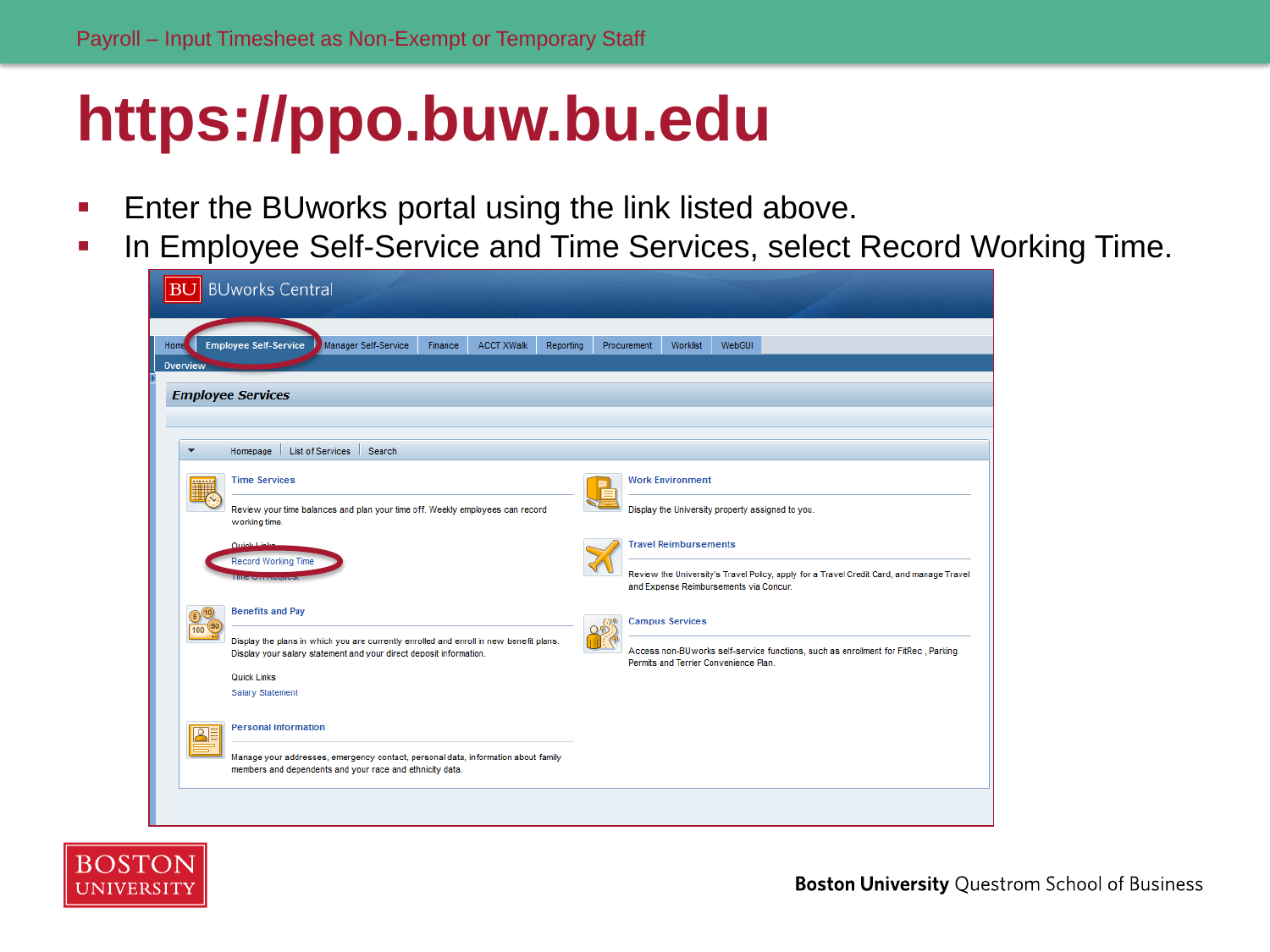# **Record Working Time**

- **A new window will appear showing your timesheet.**
- It defaults to the current pay week.
	- **1. Save:** As you input your hours, save them so that you do not lose your work.
	- **2. Release Directly:** On the last day of your work week, release you hours. If you do not release, it will not appear for your supervisor to approve.
	- **3. Previous/Next Pay Period:** The system defaults to the current week. You can view previous or future weeks.
	- **4. Check:** Once hours are input, this allows you to see if there any errors.
	- **5. Insert Row:** Used to input various start/end times.
	- **6. Att./abs type:** A drop box, listing various options to select.
	- **7. Start/End Time:** Hours are entered in military time and are in 5 minute increments.
	- **8. Hours**: States summary of Start/End Time. With any Time off, BU holiday, Emergency Closing, or Intersession, the total number of scheduled hours for the day are entered. No start/end time needs to be recorded.
	- **9. Planned:** Hours based on work schedule.
	- **10. Actual:** Summary of hours input on timesheet for the week.



If wages are funded by externally sponsored agreement(s), by clicking SAVE I certify that I am either the covered individual,PI or other responsible official using suitable means o actual effort devoted to the project(s) funded by the sponsored agreement(s) during this pay period.

|   | $\overline{\phantom{a}}$ Timesheet | 3                 |                                       |                 |          |                        |      | 4                    | 5                 |
|---|------------------------------------|-------------------|---------------------------------------|-----------------|----------|------------------------|------|----------------------|-------------------|
|   |                                    | O Previous Period | Next Period (D) Week from: 02/16/2015 |                 | 图 Apply  | Worklist Work Schedule |      | Favorites 4<br>Check | <b>Insert Row</b> |
| 后 | <b>Delete</b>                      | Date              | Att./abs. type                        | Start time<br>٠ | End time | <b>Hours</b><br>8      | Name | Planned              | Actual            |
|   |                                    |                   | 6                                     |                 |          |                        |      | 32<br>9              | 0.00<br>10        |
|   | 命                                  | MO, 02/16         | ▼                                     |                 |          |                        |      | $\bf{0}$             | 0.00              |
|   | 币                                  | TU, 02/17         | ٠                                     |                 |          |                        |      | 8                    | 0.00              |
|   | 命                                  | WE, 02/18         | ٠                                     |                 |          |                        |      | 8                    | 0.00              |
|   | 什                                  | TH, 02/19         | $\overline{\phantom{a}}$              |                 |          |                        |      | 8                    | 0.00              |
|   | î                                  | FR, 02/20         | $\overline{\phantom{a}}$              |                 |          |                        |      | 8                    | 0.00              |
|   | 审                                  | SA, 02/21         | ٠                                     |                 |          |                        |      | $\bf{0}$             | 0.00              |
|   | ff                                 | SU, 02/22         | $\checkmark$                          |                 |          |                        |      | $\Omega$             | 0.00              |
|   |                                    |                   |                                       |                 |          |                        |      |                      |                   |
|   |                                    |                   |                                       |                 |          |                        |      |                      |                   |
|   |                                    |                   |                                       |                 |          |                        |      |                      |                   |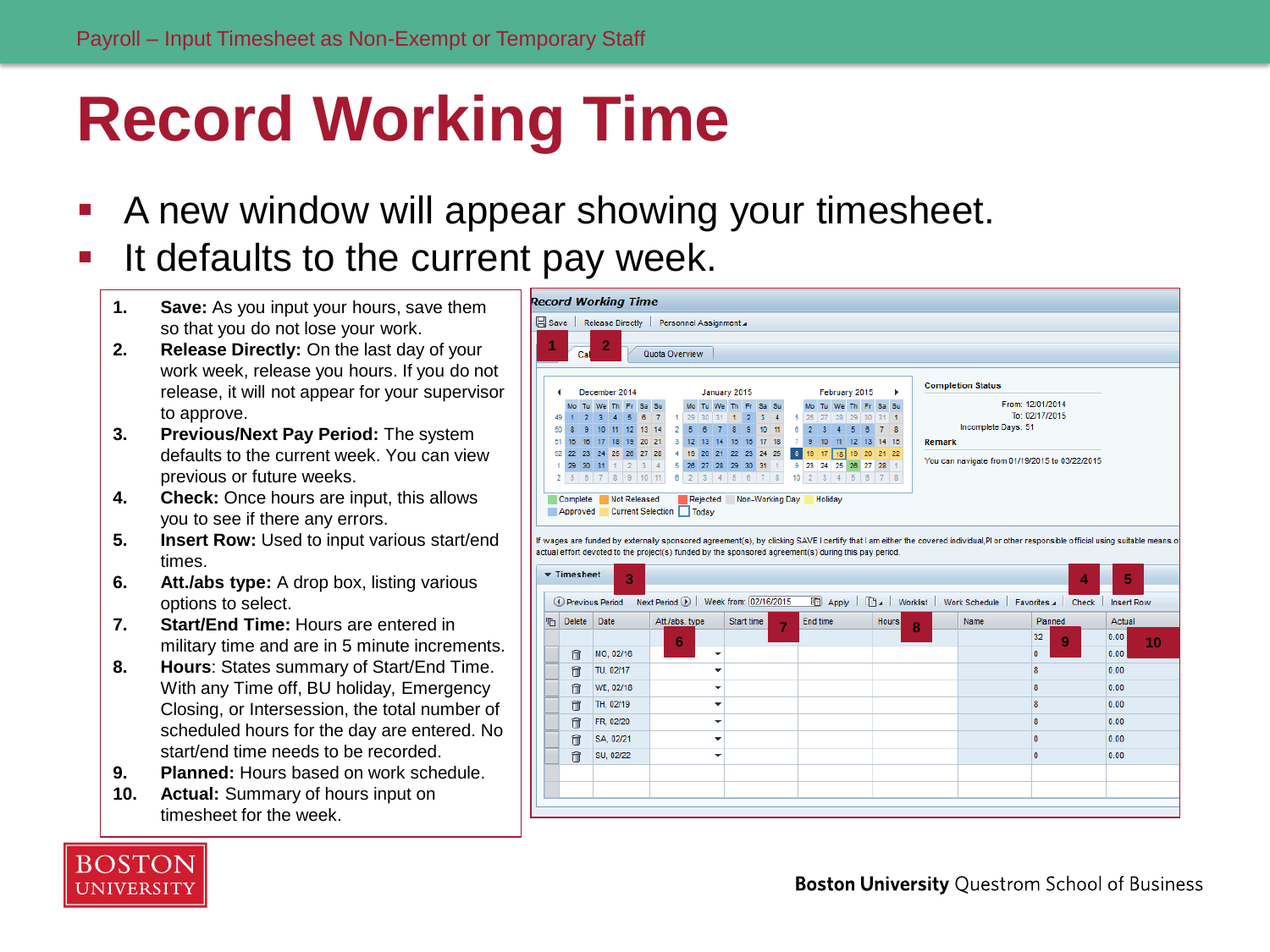# **Record Working Time**

#### Example below on recording hours worked:

- 1. Monday was a holiday. Selected "BU Paid Holiday" and input "8" as my hours.
- 2. Tuesday was a regular work day. Select "Hours Worked" from the drop down. Input your start time and end time as the time you went to lunch. These hours cannot exceed 6 hours.
- 3. Press "Check". No errors occurred so the total hours input is highlighted in orange. Actual hours is also adjust to reflect the data input.
- 4. Highlight the Tuesday row by selecting the gray box next to the trash can. Then select "Insert Row". A new row will appear.
- 5. Using the drop down box, select "Hours Worked". Input the end of your lunch as your start time and the end time is the time you are done working for the day. Note: Any time-off request submitted through BUworks and approved by your supervisor will be automatically added to your time sheet. You will not need to manually add the time.
- 6. Continue to input your hours for the remainder of the week. Press "Save".
- 7. If it is the end of the week, select "Release Directly" for your supervisor to approve.



|   | $\blacktriangledown$ Timesheet<br>3<br>4 |                                                                                                                                       |                                          |                                  |                                                     |                                |          |   |              |      |              |        |      |            |                |
|---|------------------------------------------|---------------------------------------------------------------------------------------------------------------------------------------|------------------------------------------|----------------------------------|-----------------------------------------------------|--------------------------------|----------|---|--------------|------|--------------|--------|------|------------|----------------|
|   |                                          | Apply   $\Box$   Worklist   Work Schedule   Favorites<br>Week from: 02/16/2015<br>Next Period $\odot$<br>(4) Previous Period<br>Check |                                          |                                  |                                                     |                                |          |   |              |      |              |        |      |            |                |
|   |                                          | <b>In</b><br><b>Delete</b>                                                                                                            |                                          | Date                             | Att./abs.<br>type                                   | Start time                     | End time |   | <b>Hours</b> | Name | Planned      | Actual | Det. | Shift Prem | OT com<br>type |
|   |                                          |                                                                                                                                       |                                          |                                  |                                                     |                                |          |   |              |      | 32           | 12.00  |      |            |                |
|   |                                          | 命                                                                                                                                     |                                          | MO, 02/16                        | BU Paid $\blacktriangledown$                        |                                |          |   | 4<br>8       |      | $\mathbf{0}$ | 8.00   | R    |            |                |
|   |                                          | 冊                                                                                                                                     |                                          | TU, 02/17                        | Hours $$ $\blacktriangleright$ 09:00                |                                | 13:00    |   |              |      | 8            | 4.00   | B    |            |                |
| 2 |                                          | 命<br>$- 13:30$<br>5                                                                                                                   |                                          |                                  |                                                     | 17:30                          |          |   |              |      |              |        |      |            |                |
|   |                                          | î                                                                                                                                     |                                          | WE, 02/18                        |                                                     |                                |          | ▴ |              |      | 8            | 0.00   |      |            |                |
|   |                                          |                                                                                                                                       | <b>BU Paid Holiday</b><br>㎡<br>TH, 02/19 |                                  | 1012                                                |                                |          |   | 8            | 0.00 |              |        |      |            |                |
|   |                                          | î                                                                                                                                     |                                          | <b>Comp Time</b><br>FR, 02/20    |                                                     | $2006 \equiv$                  |          |   |              | 8    | 0.00         |        |      |            |                |
|   |                                          | 命                                                                                                                                     |                                          | SA, 02/21                        | <b>Emergency Closing</b><br><b>Floating Holiday</b> | 2009<br>2007                   |          |   |              | o    | 0.00         |        |      |            |                |
|   |                                          | 审                                                                                                                                     |                                          | SU, 02/22<br><b>Hours Worked</b> |                                                     | 1000                           |          |   |              | 0    | 0.00         |        |      |            |                |
|   |                                          |                                                                                                                                       |                                          |                                  |                                                     | Hours Worked - Emer Close 1015 |          |   |              |      |              |        |      |            |                |
|   |                                          |                                                                                                                                       |                                          |                                  | <b>Hours Worked - Intersess</b><br>1016             |                                |          |   |              |      |              |        |      |            |                |
|   | <b>Intersession</b>                      |                                                                                                                                       |                                          |                                  |                                                     | 2008                           |          |   |              |      |              |        |      |            |                |
|   | <b>Jury Duty</b>                         |                                                                                                                                       |                                          |                                  |                                                     |                                | $2011 -$ |   |              |      |              |        |      |            |                |



**Boston University Ouestrom School of Business**